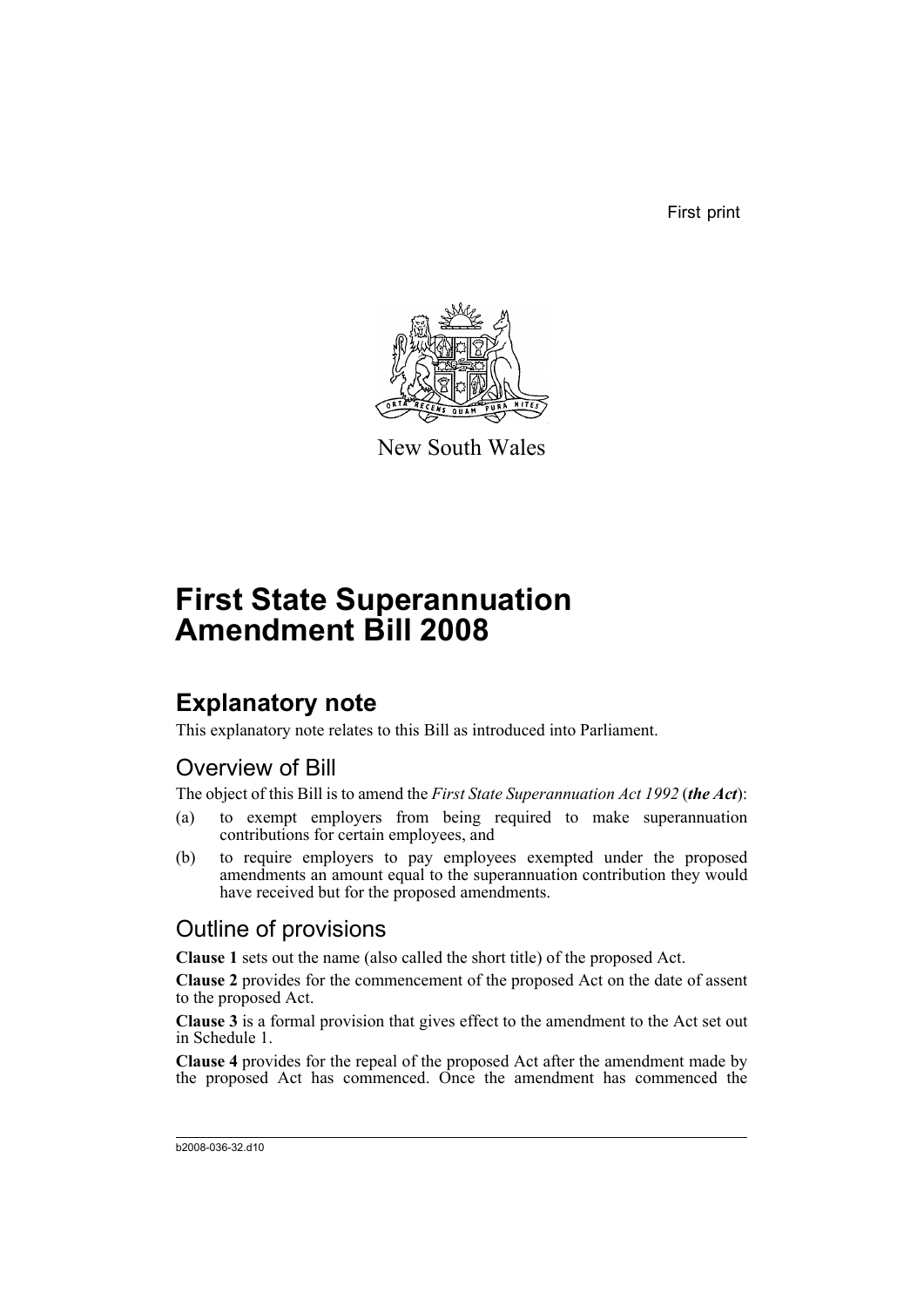First State Superannuation Amendment Bill 2008

Explanatory note

proposed Act will be spent and section 30 of the *Interpretation Act 1987* provides that the repeal of an amending Act does not affect the amendments made by that Act.

#### **Schedule 1 Amendment**

Section 8 of the Act requires employers to make compulsory superannuation contributions for each of their employees. For some employees (typically one-off employees such as those employed on election polling days) the amount received as superannuation contributions may be reduced by the fees charged by superannuation funds.

The amendment in **Schedule 1** inserts proposed subsections (5)–(8) into section 8 of the Act.

Proposed subsection (5) provides that where employment is of a kind prescribed by the regulations and the employee is either earning less than the amount prescribed by the relevant Commonwealth legislation, or is aged 70 or over, the employer is not required to pay superannuation contributions in relation to the employee. The relevant Commonwealth legislation provides that in calculating the amount of an employer's superannuation guarantee shortfall (the money that an employer must pay to the Commonwealth if superannuation contributions have not been paid) salaries and wages below \$450 per month, and the salaries and wages of employees who are aged  $70$  or over, are to be ignored.

Proposed subsection (6) provides that those employees exempted under proposed subsection (5) are to be paid an amount equivalent to the superannuation contribution that would have been paid were they not exempted.

Proposed subsection (7) makes it clear that the amount payable under proposed subsection (6) is in addition to any salary or wages payable to the employee.

Proposed subsection (8) defines *relevant Commonwealth legislation* to mean the *Superannuation Guarantee (Administration) Act 1992* of the Commonwealth.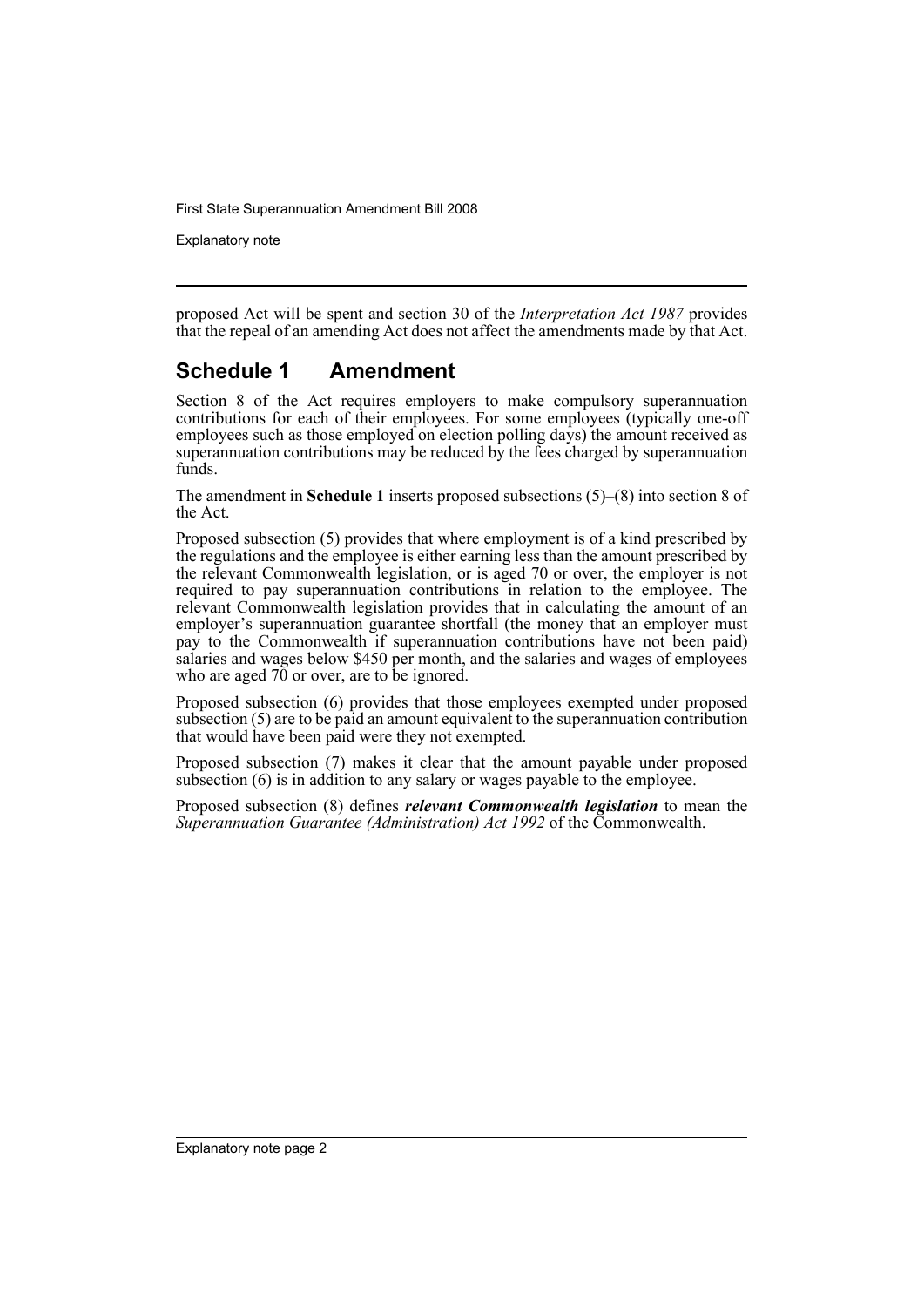First print



New South Wales

# **First State Superannuation Amendment Bill 2008**

## **Contents**

|                                                            | Page |
|------------------------------------------------------------|------|
| Name of Act                                                |      |
| Commencement                                               | 2    |
| Amendment of First State Superannuation Act<br>1992 No 100 | 2    |
| Repeal of Act                                              | 2    |
| Schedule 1 Amendment                                       | 3    |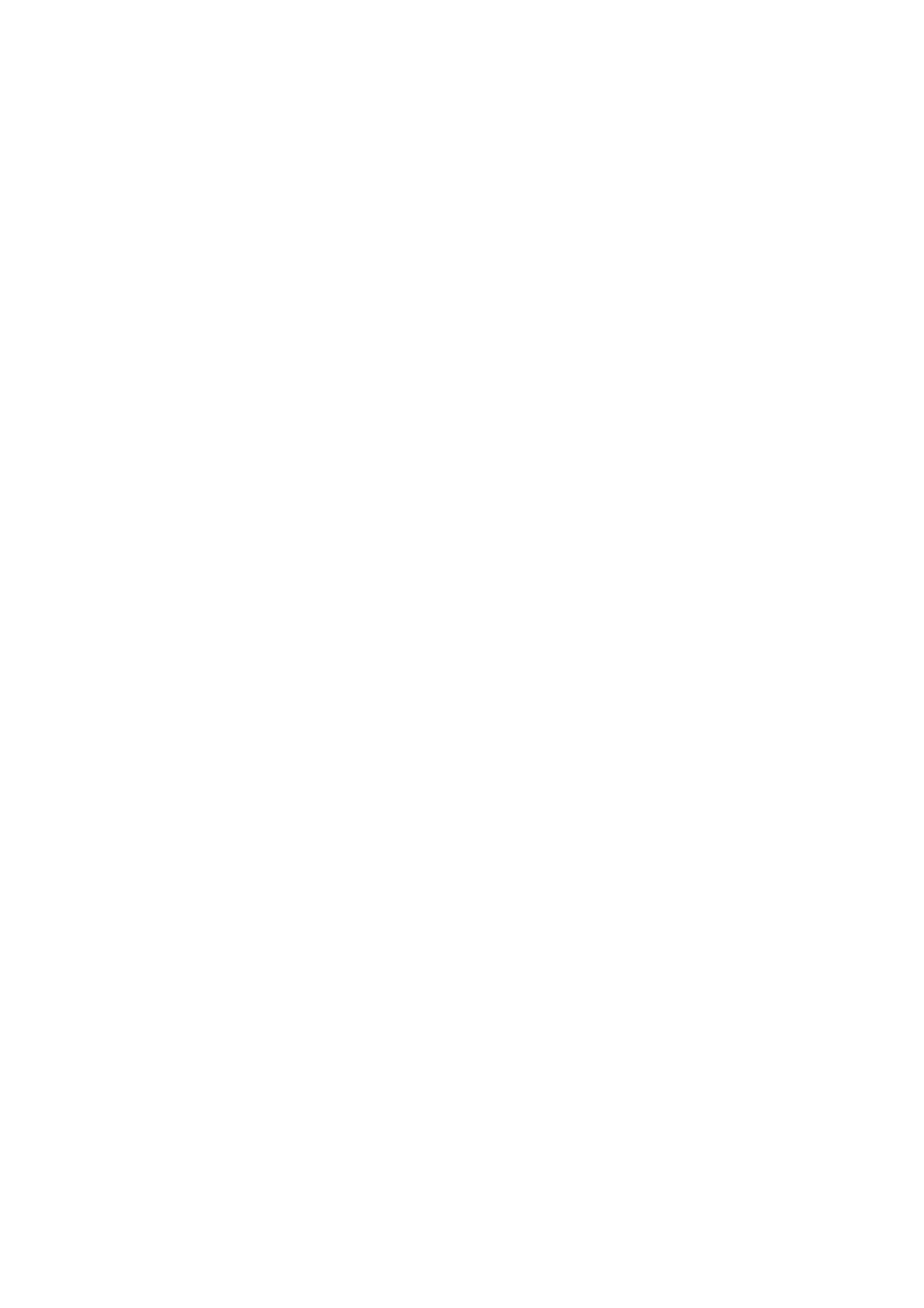

New South Wales

## **First State Superannuation Amendment Bill 2008**

No , 2008

#### **A Bill for**

An Act to amend the *First State Superannuation Act 1992* so as to enable cash payments to employees to be substituted for superannuation contributions in relation to certain classes of employment.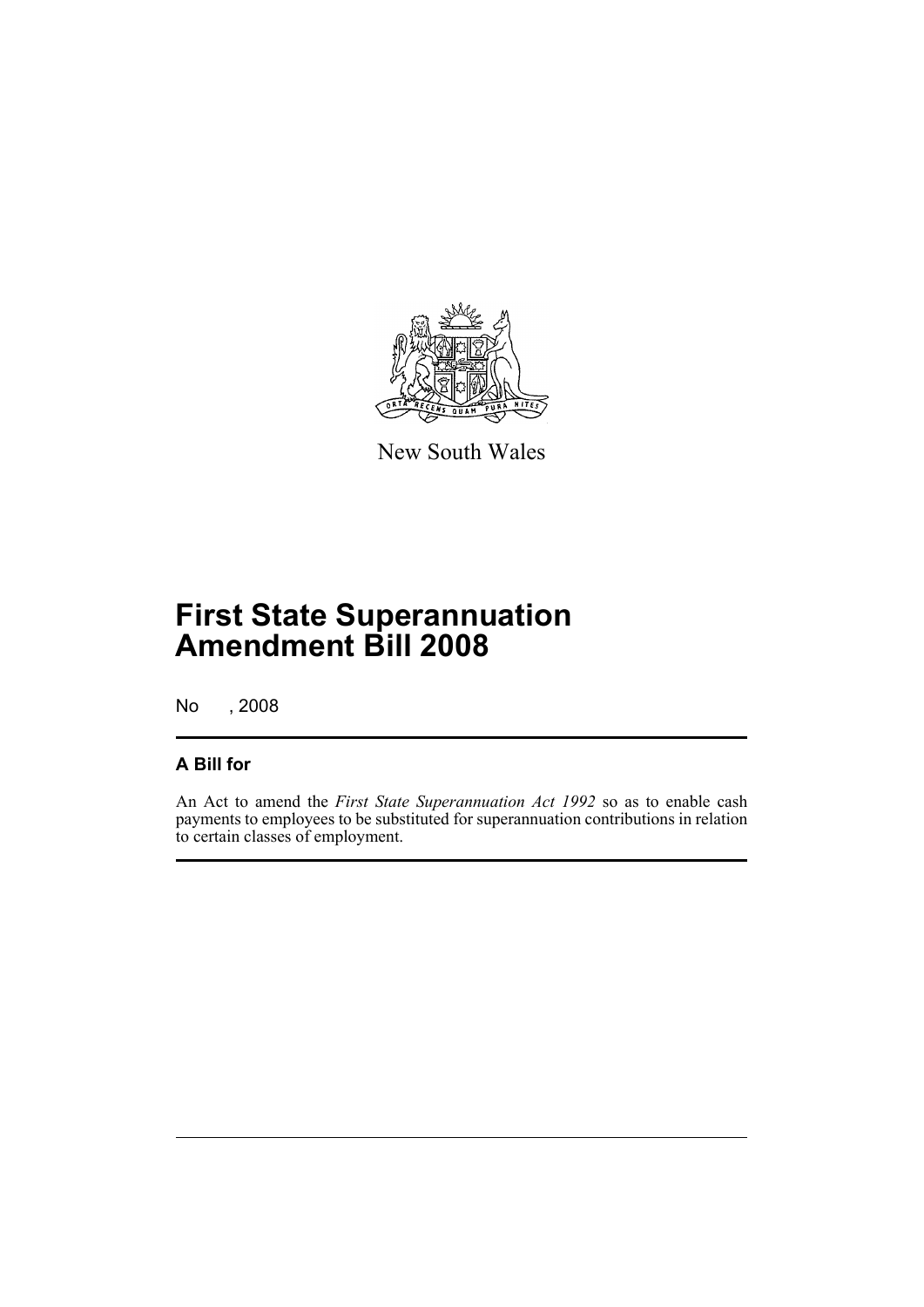<span id="page-5-3"></span><span id="page-5-2"></span><span id="page-5-1"></span><span id="page-5-0"></span>

|              |                    | The Legislature of New South Wales enacts:                                                                                                                | 1                   |
|--------------|--------------------|-----------------------------------------------------------------------------------------------------------------------------------------------------------|---------------------|
| 1            | <b>Name of Act</b> |                                                                                                                                                           | $\overline{2}$      |
|              |                    | This Act is the First State Superannuation Amendment Act 2008.                                                                                            | 3                   |
| $\mathbf{2}$ |                    | <b>Commencement</b>                                                                                                                                       | $\overline{4}$      |
|              |                    | This Act commences on the date of assent to this Act.                                                                                                     | 5                   |
| 3            |                    | Amendment of First State Superannuation Act 1992 No 100                                                                                                   | 6                   |
|              |                    | The First State Superannuation Act 1992 is amended as set out in<br>Schedule 1.                                                                           | $\overline{7}$<br>8 |
| 4            |                    | <b>Repeal of Act</b>                                                                                                                                      | 9                   |
|              | (1)                | This Act is repealed on the day following the day on which this Act<br>commences.                                                                         | 10<br>11            |
|              | (2)                | The repeal of this Act does not, because of the operation of section 30<br>of the <i>Interpretation Act 1987</i> , affect any amendment made by this Act. | 12<br>13            |